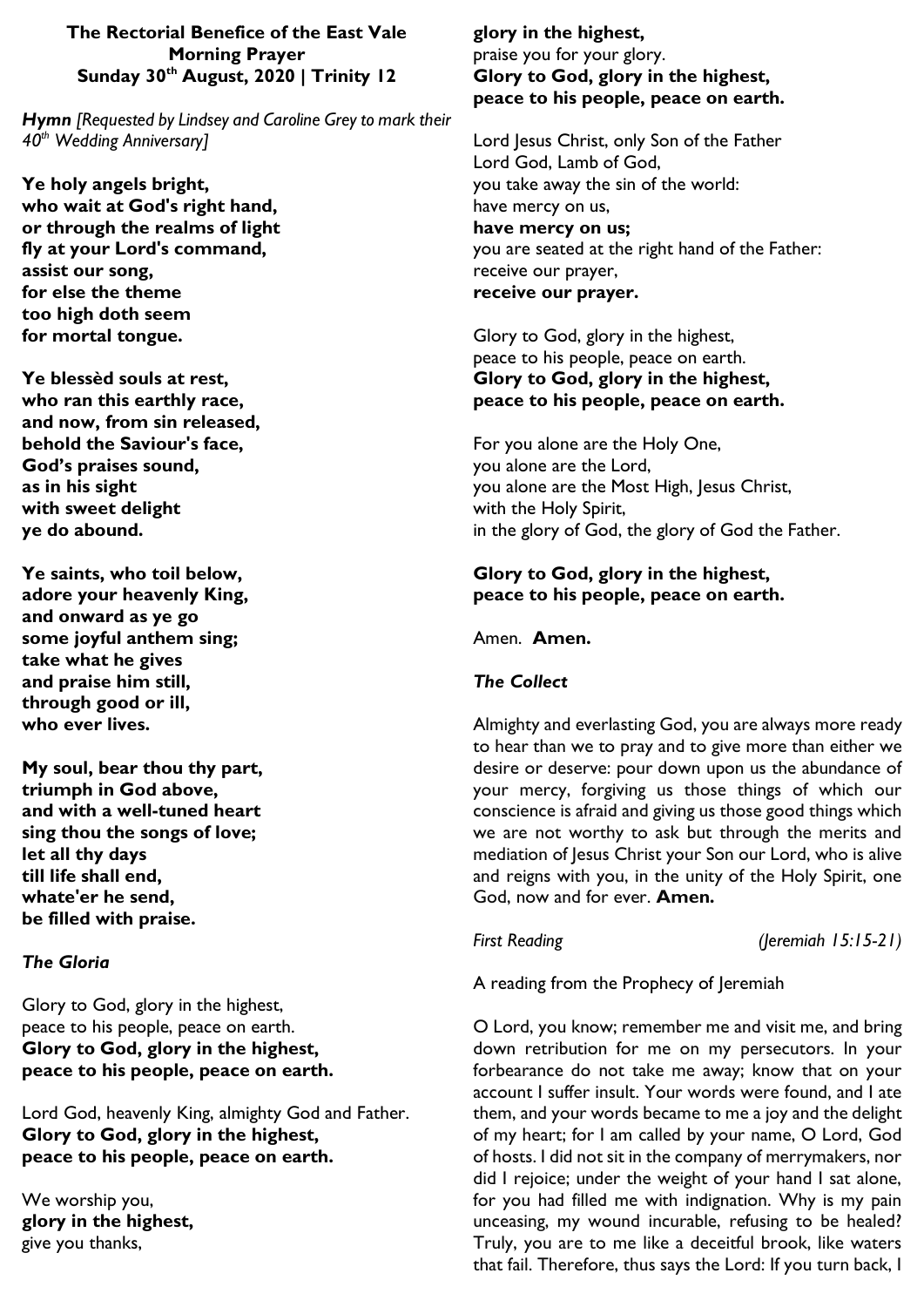will take you back, and you shall stand before me. If you utter what is precious, and not what is worthless, you shall serve as my mouth. It is they who will turn to you, not you who will turn to them. And I will make you to this people a fortified wall of bronze; they will fight against you, but they shall not prevail over you, for I am with you to save you and deliver you, says the Lord. I will deliver you out of the hand of the wicked, and redeem you from the grasp of the ruthless.

This is the word of the Lord. **Thanks be to God.**

*Responsorial Psalm (Psalm 26:1-8)*

## **R/ I have walked faithfully with you.**

Give judgement for me, O Lord, for I have lived with integrity; I have trusted in the Lord and have not faltered. Test me, O Lord, and try me; examine my heart and my mind. **R/**

For your love is before my eyes; I have walked faithfully with you. I have not sat with the worthless, nor do I consort with the deceitful. I have hated the company of evildoers; I will not sit down with the wicked. **R/**

I will wash my hands in innocence, O Lord, that I may go in procession round your altar, singing aloud a song of thanksgiving and recounting all your wonderful deeds. Lord, I love the house in which you dwell and the place where your glory abides. **R/**

*Second Reading (Romans 12:9-21)*

A reading from Paul's letter to the Romans

Let love be genuine; hate what is evil, hold fast to what is good; love one another with mutual affection; outdo one another in showing honour. Do not lag in zeal, be ardent in spirit, serve the Lord. Rejoice in hope, be patient in suffering, persevere in prayer. Contribute to the needs of the saints; extend hospitality to strangers. Bless those who persecute you; bless and do not curse them. Rejoice with those who rejoice, weep with those who weep. Live in harmony with one another; do not be haughty, but associate with the lowly; do not claim to be wiser than you are. Do not repay anyone evil for evil, but take thought for what is noble in the sight of all. If it is possible, so far as it depends on you, live peaceably with all. Belovèd, never avenge yourselves, but leave room for the wrath of God; for it is written, 'Vengeance is mine, I will repay, says the Lord.' No, 'if your enemies are hungry, feed them; if they are thirsty, give them something to drink; for by doing this you will heap burning coals on their heads.' Do not be overcome by evil, but overcome evil with good.

This is the word of the Lord **Thanks be to God**

*Alleluia! Alleluia! Give thanks to the risen Lord. Alleluia! Alleluia! Give praise to his name.*

**Jesus is Lord of all the earth, he is the king of creation.**  *Alleluia! Alleluia!...* 

| The Lord be with you.                                                               | And also with you. |
|-------------------------------------------------------------------------------------|--------------------|
| Listen to the gospel of Christ<br>according to Saint Matthew. Glory to you, O Lord. |                    |

Jesus began to show his disciples that he must go to Jerusalem and undergo great suffering at the hands of the elders and chief priests and scribes, and be killed, and on the third day be raised. And Peter took him aside and began to rebuke him, saying, 'God forbid it, Lord! This must never happen to you.' But he turned and said to Peter, 'Get behind me, Satan! You are a stumbling-block to me; for you are setting your mind not on divine things but on human things.' Then Jesus told his disciples, 'If any want to become my followers, let them deny themselves and take up their cross and follow me. For those who want to save their life will lose it, and those who lose their life for my sake will find it. For what will it profit them if they gain the whole world but forfeit their life? Or what will they give in return for their life? 'For the Son of Man is to come with his angels in the glory of his Father, and then he will repay everyone for what has been done. Truly I tell you, there are some standing here who will not taste death before they see the Son of Man coming in his kingdom.'

This is the Gospel of the Lord. **Praise to you, O Christ.**

## **Spread the good news o'er all the earth, Jesus has died and risen.**  *Alleluia! Alleluia!...*

## *The Homily Fr Martyn*

Julie and I have just been to Pembrokeshire for a week. It rained a lot but that didn't matter, as we still got out for walks every day and chilled in the evenings. After all this time locked down since March it felt rather strange being on a holiday with a break away from the restricted routine that has become part of our lives. As we slowly emerge from lock down any number of things can cause us stress, especially when several things build up in our lives. Over the months Julie and I have been slowly working our way through a variety of box sets on the television and most recently it's been the comedy Rev. A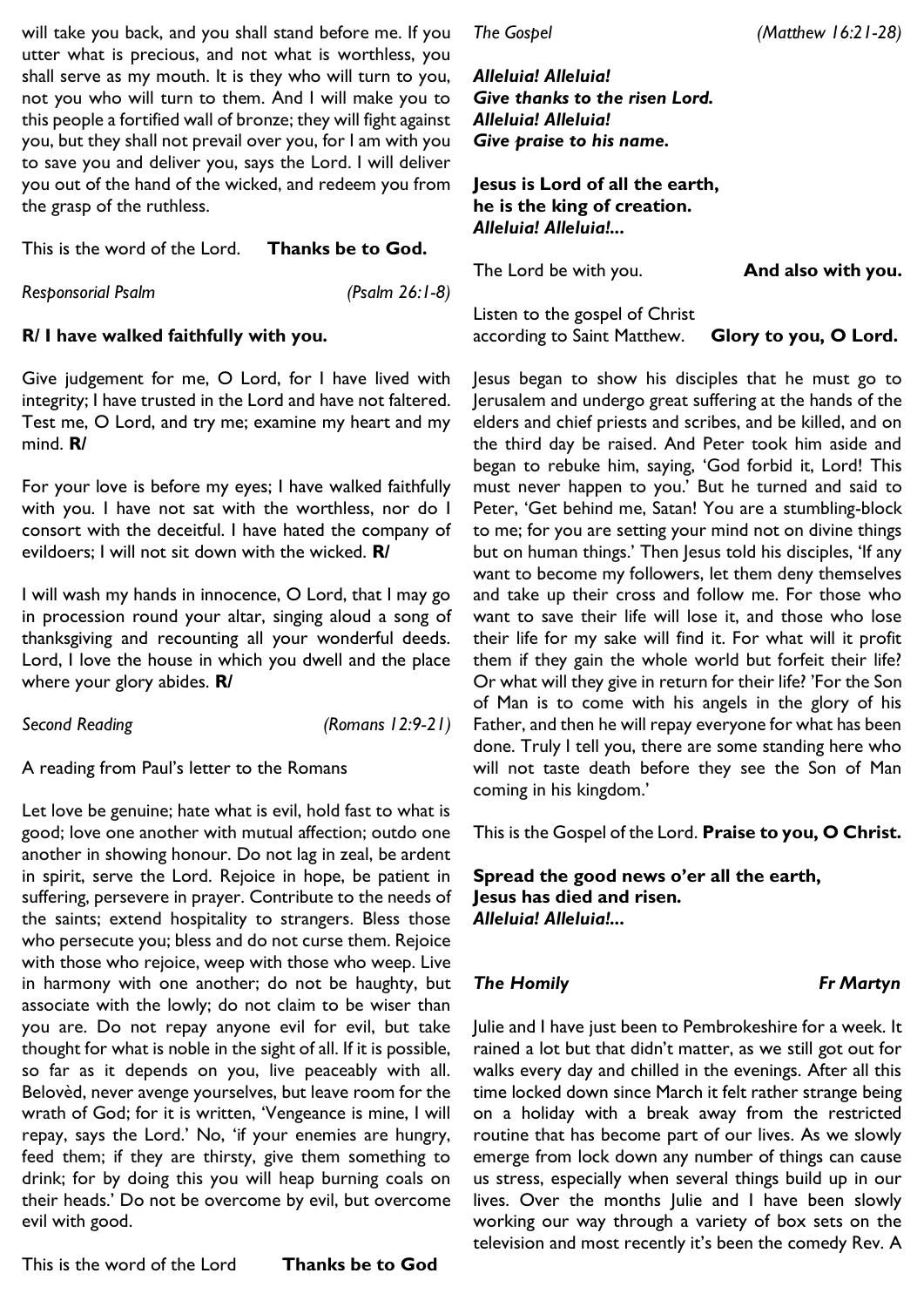few days ago, we watched the Christmas Special at the end of Series 2 which was particularly rewarding.

I don't know if you are aware of the series Rev, which follows the ministry of the Reverend Adam Smallbone and his extremely patent wife Alex. They have moved from a country parish to a city centre church in London. It's a small but faithful congregation and Adam finds his first year there rather challenging. As Christmas approaches Adam becomes busier as each day passes, waking up at 5.30am, in order to cook the breakfast for the homeless and circumstances conspire against him. The Archdeacon is pressing him to raise more funds, a friend dies, and he isn't there for her, because he's too busy doing other things. Three Camels are stolen from the Nativity Set and one of his church members, who has challenging issues of his own, head buts Adam, giving him a black eye, and they fall out. His rather difficult father-inlaw turns up for Christmas unexpectedly and the final straw is that Midnight Mass is disrupted by drunks. Adam has a major melt down during the service, singing his version of the 12 days of Christmas listing all the things that he's done and everything that has gone wrong. In the end the church member who head butted him, demands his forgiveness, which eventually if offered by Adam. The church member also confesses to a fellow church goer who is responsible for the nativity scene, that he has stolen the three camels and sold them, spending the money on drink and that she also has to forgive him. She curses at him and reuses to forgive, although I'm sure that in time she does forgive. All ends well, with a Christmas Meal in Church and a real mixture of people present, including the Archdeacon.

The whole point of relating this episode is that it speaks about the marks of being a Christian. Our reading from St Paul's letter to the Romans speaks of this. Paul says 'Let love be genuine; hate what is evil, hold fast to what is good; love one another with mutual affection; outdo one another in showing honour. Do not lag in zeal, be ardent in spirit, serve the Lord. Rejoice in hope, be patient in suffering, persevere in prayer. Contribute to the needs of the saints; extend hospitality to strangers.' It continues, 'Bless those who persecute you….rejoice with those who rejoice…..weep with those who weep…..live in harmony….do not be haughty…..associate with the lowly….do not repay evil for evil….if your enemies are hungry feed them….if they are thirsty give them a drink….overcome evil with good.' Paul writes some amazing stuff and here he says some really challenging things. When I read that passage, I thought of the Christmas episode of Rev still fresh in my mind and how it addressed so many of the issues and challenges raised by St Paul.

Our Gospel Reading also relates to that episode, when Jesus turns to face Jerusalem and the Cross that lay ahead for him. Jesus challenges his followers by saying 'Take up

your cross and follow me.' In Luke's account of this passage we read 'Take up you cross DAILY and follow me' making the message even more powerful. After all, that's what we are called to do as Christians, is to take up our cross every day and to follow Jesus every day, and that is what the Christmas episode of Rev was showing us. Despite the challenges of the situation, even to the point of Adam having that major wobble at Midnight Mass, he kept following his Saviour. It's interesting that the church where he serves in the programme is called St Saviour-in-the-Marshes.

The marks of the true Christian, as laid out for us by St Paul, are certainly not easy to follow. As ever we are called to be faithful. Our psalm today is Psalm 26 which starts with the following words: 'Vindicate me, O Lord, for I have walked in my integrity, and I have trusted in the Lord without wavering. Prove me, O Lord, and try me; test my heart and mind. For your steadfast love is before my eyes and I walk in faithfulness to you.'

#### *Hymn*

**At the name of Jesus ev'ry knee shall bow, ev'ry tongue confess him King of glory now; tis the Father's pleasure, we should call him Lord, who, from the beginning was the mighty Word.**

**Humbled for a season, to receive a name from the lips of sinners unto whom he came; faithfully he bore it, spotless to the last, brought it back victorious when from death he passed.**

**Name him, brothers, name him, with love as strong as death, but with awe and wonder, and with bated breath; he is God the saviour, he is Christ the Lord, ever to be worshipped, trusted and adored.**

**In your hearts enthrone him; there let him subdue all that is not holy, all that is not true; crown him as your captain in temptation's hour, let his will enfold you in its light and power.**

**Brothers, this Lord Jesus shall return again, with his Father's glory, with his angel train; for all wreaths of empire meet upon his brow, and our hearts confess him King of glory now.**